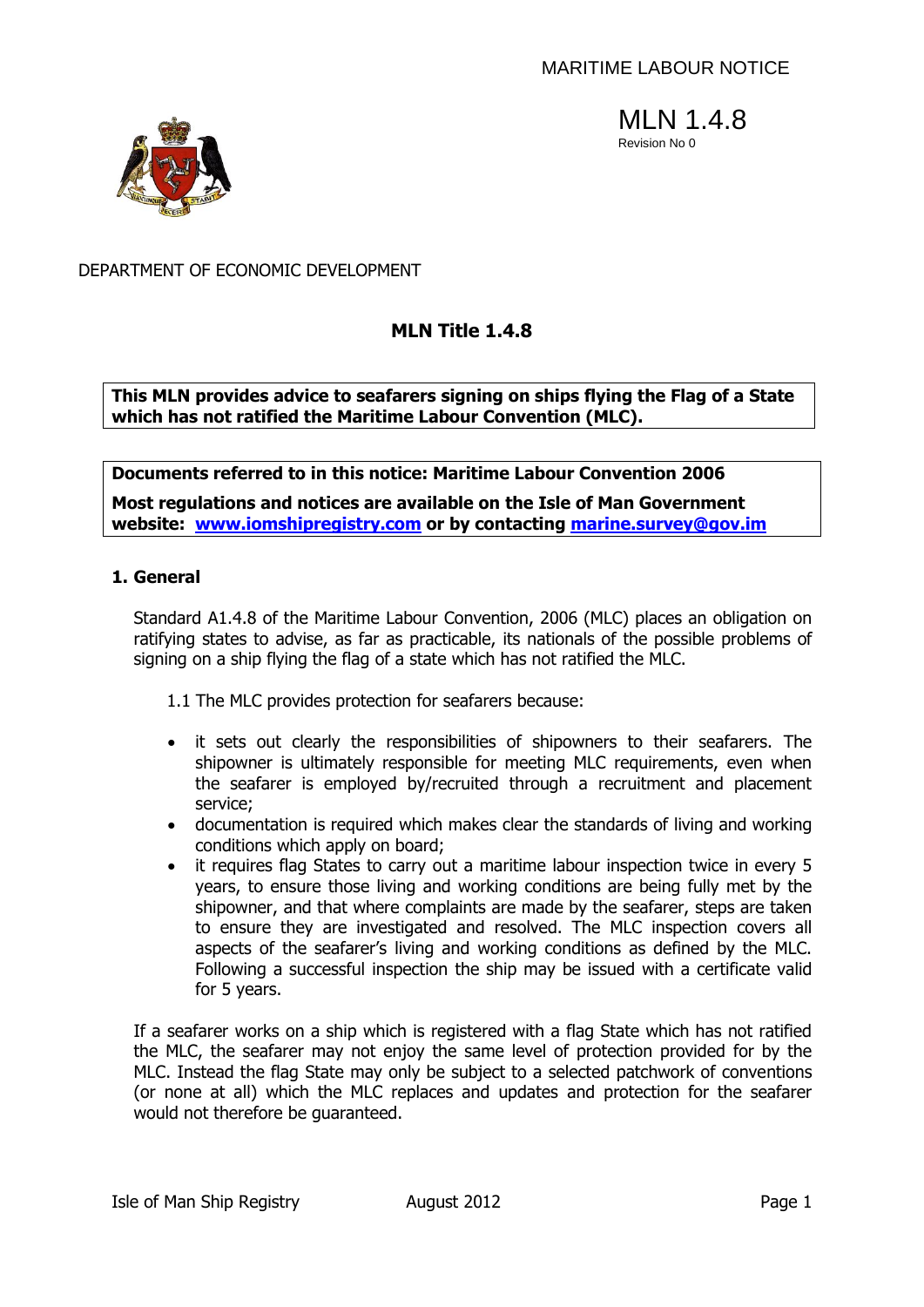Some of the protections provided by the MLC may be provided under other international conventions, if the flag state of the vessel is a signatory to those conventions, mainly STCW convention and ISM Code.

## **2. Recruitment and Placement**

There would be no requirement for the shipowner to use a Recruitment Agency meeting MLC standards. As a result this may mean the seafarer is charged for services which it would not be permitted to charge for under the MLC. Although some flag States' national legislation may regulate recruitment and placement services, responsibility for ensuring a ship complies with the MLC lies with the shipowner.

## **3. Seafarer Employment Agreement (SEA)**

The seafarer may not enjoy the benefit of a clear, individual, Seafarer Employment Agreement (SEA) which sets out the important aspects of the seafarer's contract of employment. This includes:

- a requirement that the seafarers employment agreement contains particulars of applicable health and social security provisions;
- the seafarers entitlement to repatriation;
- important protections concerning minimum notice periods, including termination by the seafarer on compassionate grounds.

## **4. Wages**

The seafarer may not enjoy the protection of the Convention's standards on the payment of wages at the rate set out in his/her SEA, the regularity of payments and statements, the limitations on administrative charges and provision for allotments as described in the MLC.

## **5. Hours of Work**

Most commercially operated ships are covered by the requirements of the ISM Code and STCW with regard to hours of work. By working on a non-MLC ship there is a danger that the seafarer may be required to work excessive hours and may not receive the rest and/or leave to which they are entitled. This can result in fatigue, compromising the safety of the vessel. The MLC sets maximum hours of work, minimum hours of rest.

Under the MLC, the maximum hours of work shall not exceed: 14 hours in any 24-hour period; and 72 hours in any seven day period; or the minimum amount of rest shall be ten hours in any 24-hour period; and 77 hours in any seven-day period. A non-MLC compliant ship may not provide for the monitoring of hours of work with the provision of an endorsed record of working time to be provided to the seafarer.

# **6. Repatriation**

The seafarer may not be repatriated at the shipowner's expense in accordance with the standards laid down in MLC. Under MLC a seafarer is entitled to be repatriated at no costs to them except in certain specified circumstances, for example, if: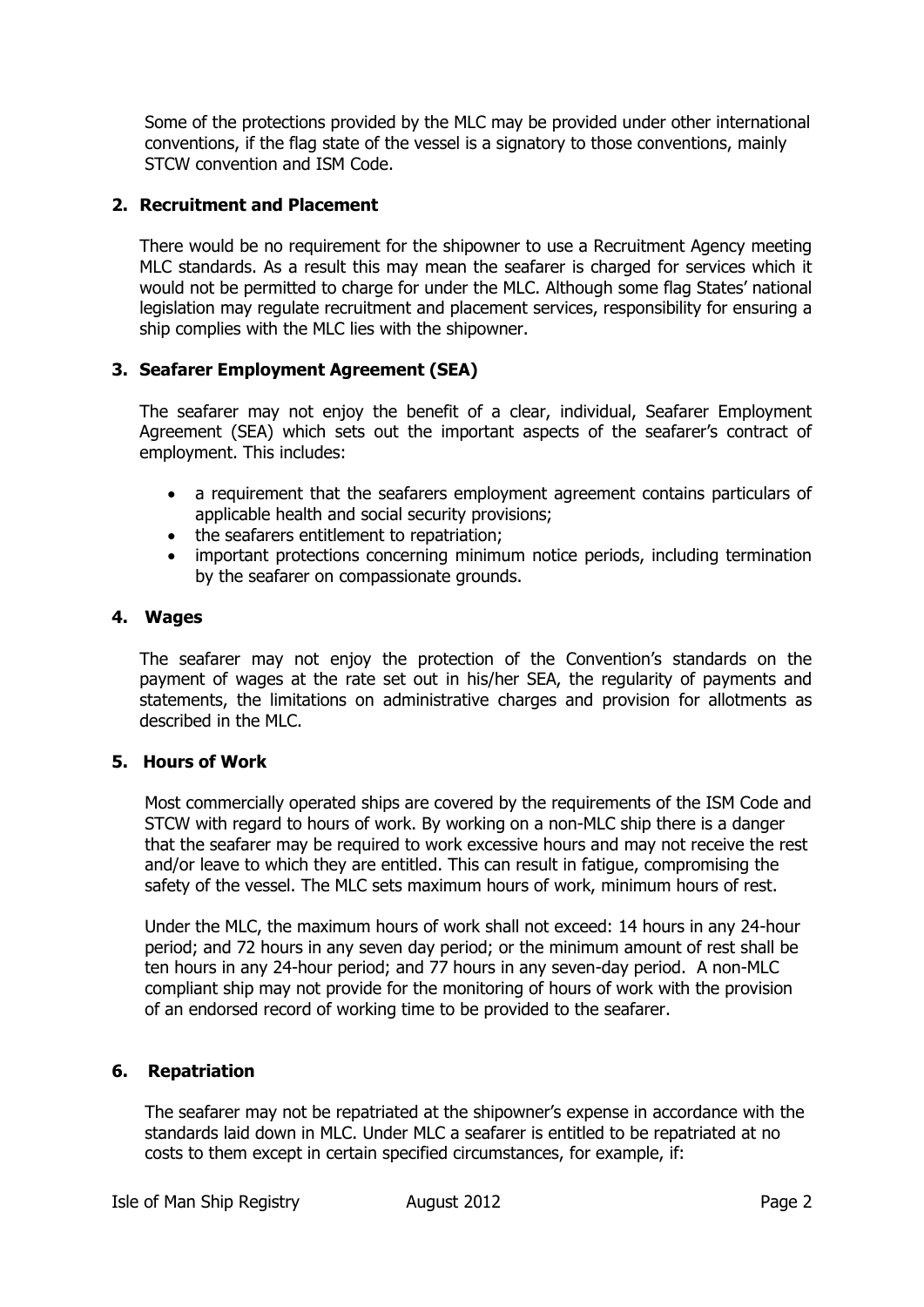- their employment agreement expires when they are abroad;
- it is terminated by the shipowner; or
- the seafarer for justified reasons can no longer carry out their duties.

### **7. Compensation in the event of injury or loss of employment arising from the loss or foundering of the ship**

The seafarer may not be entitled to compensation in the event of injury, loss or unemployment, following the loss or foundering of the ship, which the shipowner is obliged to provide under the MLC. Detailed provisions on this are prescribed by a ratifying flag State.

### **8. Crew accommodation**

The seafarer may not enjoy the standards of crew accommodation and recreational facilities prescribed by the MLC. In particular, the aspects of crew accommodation covered by the MLC are the size of rooms and other accommodation (including storage) spaces, heating and ventilation, noise and vibration and other ambient factors, sanitary facilities, lighting and hospital accommodation.

### **9. Food and drink**

The seafarer may not be provided with food and drinking water, prepared hygienically by suitably qualified persons, to the standards required under the MLC. The MLC requires that catering facilities onboard should permit seafarers to receive adequate, varied and nutritious meals prepared and served in hygienic conditions.

### **10. Medical care**

The seafarer may not be given access to prompt and adequate medical care on board ship and ashore which the shipowner is obliged to provide under the MLC, which entitles seafarers to visit a qualified medical doctor or dentist without delay in ports of call at no costs to themselves.

### **11. Shipowner liability for sickness, injury or death**

One of the main benefits for the individual seafarer that MLC provides is protection provided by the shipowner from the consequences of sickness, injury and death occurring in connection with their employment. MLC provides for minimum standards of compensation and underpinning assurance of compensation in the event of death or long term disability due to occupational injury, illness or hazard.

The MLC requires that shipowners are obliged to: bear the costs of medical care, treatment, medicines and board and lodgings until the seafarer has recovered or until the sickness has been declared to be permanent for at least a period of 16 weeks should the illness persist to that extent, and to pay full wages as long as the sick or injured seafarer remains on board or until repatriation. After repatriation this obligation continues for at least the 16 week from the occurrence. This cover will not be mandatory when serving on ships that are not subjected to MLC requirements.